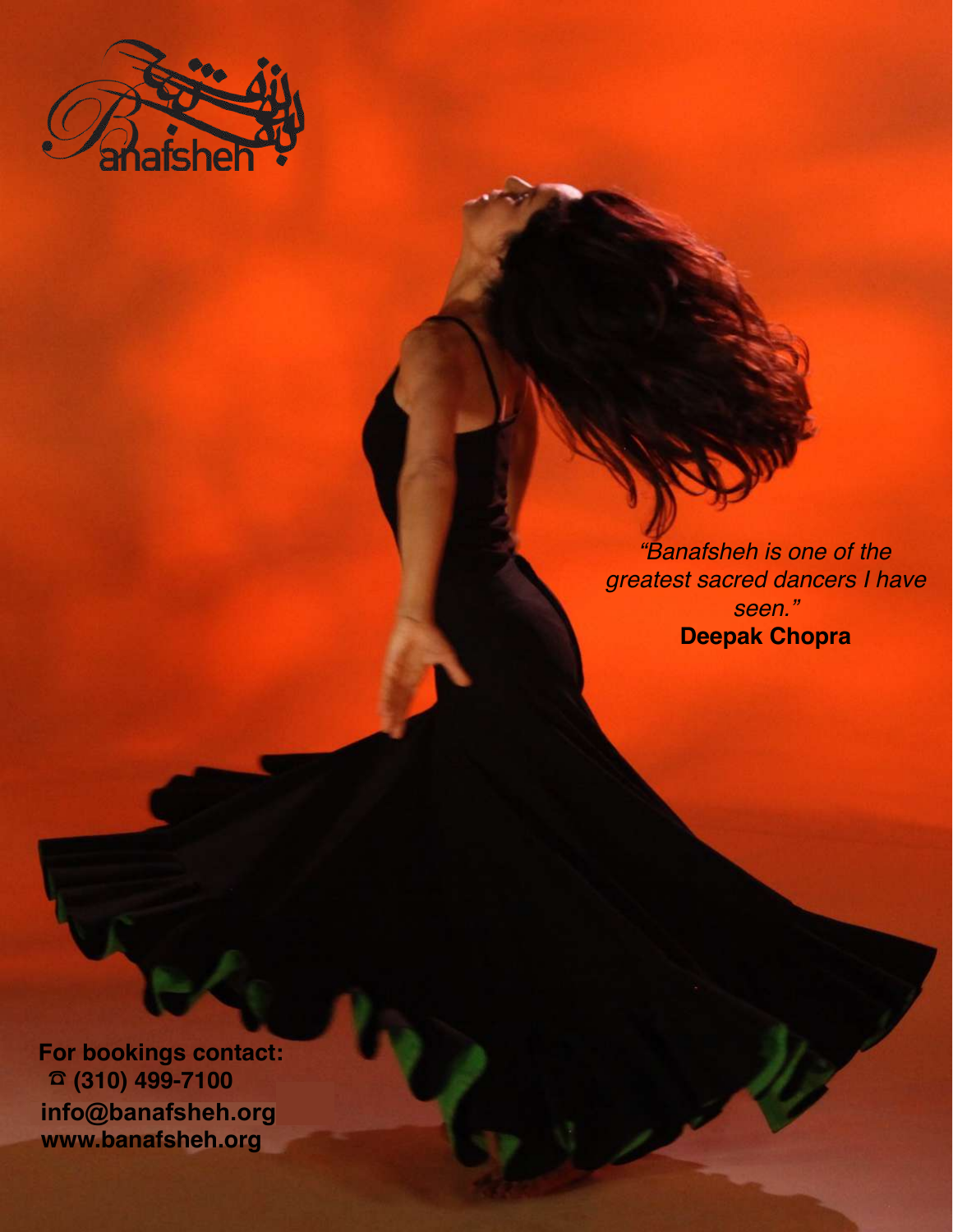# **Banafsheh**

Internationally-acclaimed sacred dancer and choreographer, Banafsheh has blazed an unique trail in contemporary dance "fusing ancient forms with a postmodern punch" (LA Times)." Born in Iran, her electrifying and wholly original dance style embodies the sensuous ecstasy of Persian Dance with the austere rigor of Dervish whirling – and includes elements of Flamenco, Tai Chi, and Gurdjieff Movements. Banafsheh is internationally recognized for her fusion of high-level dance technique with spirituality. Rumi lives through Banafsheh!

Known for her innovative movement vocabulary, Banafsheh comes from a long lineage of pioneering performing artists. Her father, the legendary Iranian filmmaker, theater director and actor, Parviz Sayyad, hailed as the Charlie Chaplin of Iran is the most famous Iranian of his time. Banafsheh is one of the few bearers of the authentic Persian dance form in the world, an innovator of Sufi dance previously only performed by men and a pioneer in a fusion style she has created called Dance of Oneness®. Banafsheh's form is what "for the first time one could call contemporary or modern Persian Dance– a dance with its own artistic language, neither Eastern nor Western. The dance form created by Banafsheh Sayyad can only be called the Banafsheh Dance, representative of Persian culture much like how Flamenco is particular to the Spanish culture..." (prominent Iranian critic, Shokooh Mirzadegi).

A recipient of the Irvine Foundation Grant in Choreography, Banafsheh holds an MFA in Dance from UCLA where she taught Persian dance. Her solo work as well as ensemble performances with her dance company NAMAH have been presented extensively in festivals and by presenters in North America, Europe and Australia where she has gained tremendous acclaim. She performed in the closing night concert at the Festival

of Sacred Arts at Teatros Canal in Madrid, and has performed and taught Master classes in a residency in the prestigious Dance Masters Series at the Dance Center of Columbia College in Chicago, and BYU in Utah. Banafsheh holds annual dance workshops in the US, Europe and Turkey, and tours the world with her performances and teaching residencies.

Banafsheh performs solo dances with recorded or live music of up to 4 musicians from the acclaimed Persian/World music ensemble, ZARBANG (www.zarbang.com) and other musicians.

"Part whirling dervish, part flamenco femme fatale, sensuous and audacious, Banafsheh's dance is a mesmerizing foray into the body as trance mechanism; a DNA strand, supple, fluid and noble, come to life." - **Los Angeles Times**

"SPECTACULAR…Banafsheh opened our vision to new dimensions … with complete mastery of her body, she exuded power down to the tips of her fingers." - **Badische Zeitung**



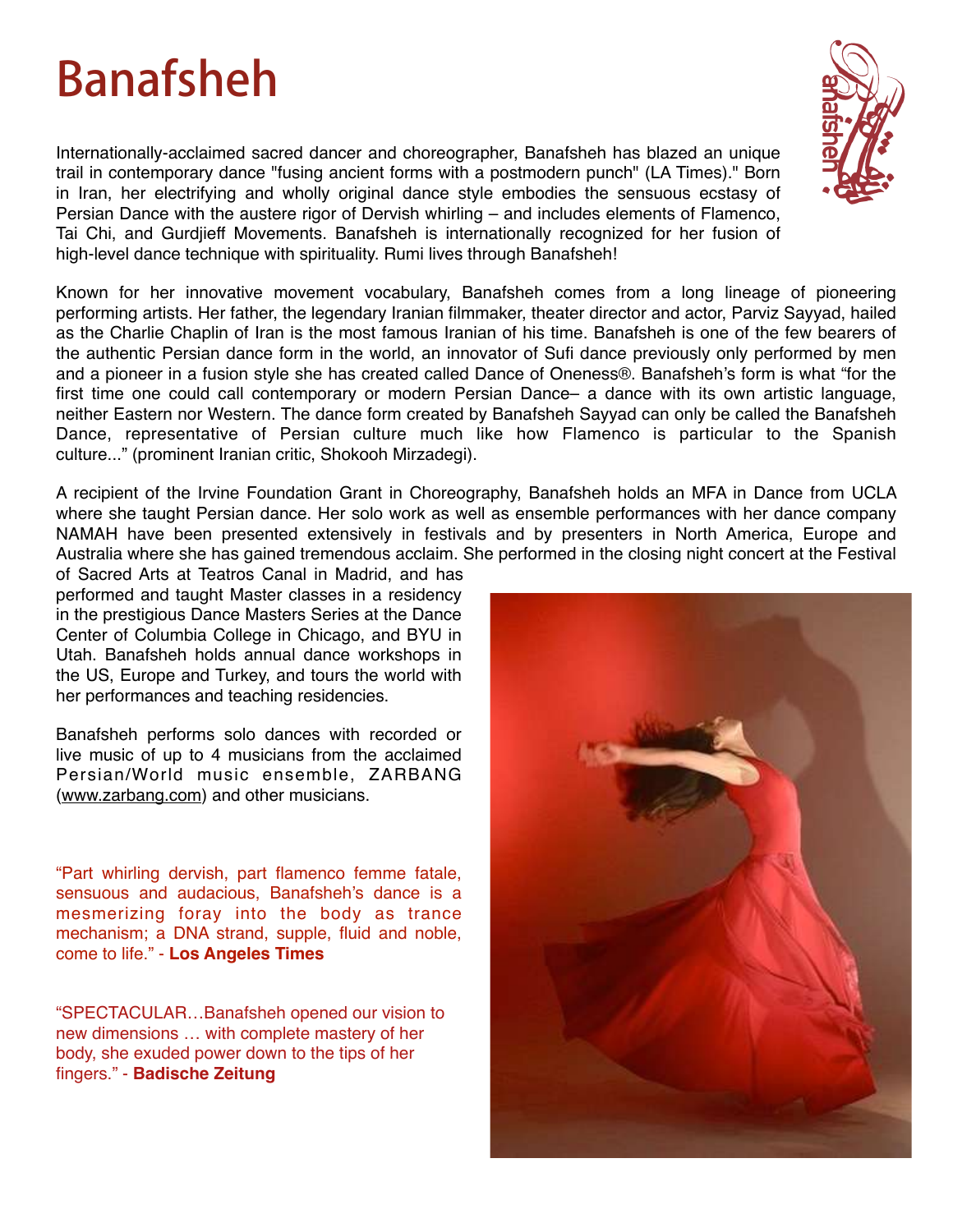# **Artistic Statement**

Dance for me is a sacred practice, a movement meditation that is peaceful, liberating and passionate—an invitation to embody ourselves fully in the NOW, transforming what keeps us small, broken and limited to greatness, wholeness and vastness on a level that both surpasses the mind and informs it simultaneously.



I bring together a myriad of influences to contemporary dance making. I was born in Iran and

lived there until the age of ten when the Islamic Revolution forced my family to immigrate to the UK and then the US. My dance echoes my multicultural life experience, drawing from Sama or Sufi whirling, flamenco, Persian and Middle Eastern dances, modern release technique, Tai Chi and Chi gong and Chinese Medicine, in which I have a Masters degree. In 1998 I pioneered the form Contemporary Mystical Persian dance, through which I modernized Persian dance and introduced mystical themes in the genre. I interpreted the Persian alphabet into movement and gestures, through which one can dance out words and stanzas of poetry. This became a choreographic tool to let dance emerge without direct intervention. Since 1999, I have performed my solo and ensemble choreography with live music on extensive tours in North America, Europe and Australia. In 2005, I created the form Dance of Oneness**®**, which brings together dance technique, spiritual embodiment and healing aimed towards conscious living.

I believe in the transformative and healing powers of dance. I present dance less as a spectacle and more as a journey that the audience is invited to participate in even when seated. I'm interested in communicating the realm of mystery where habitual thinking is suspended. My work lies between emergent and directed movement. Having studied trance states closely, both in my own experiences and in observing others, there is an order that emerges from chaotic movements when the subject completely surrenders to the trance and allows something other than their own will to move them.

In making dance, I follow this process of order emerging from chaos through improvisation and what I call a complete surrender to listening in the present moment— to the body, to music, to silence, to mystery. I then juxtapose this process with directed movement—a precise exploration of: pure form, space, time and meaning, which I term completely here and present. I also explore socio-political themes such as gender inequality in Islam. As women's public dancing has been banned in Iran for 37 years now, it is important for me to create dance that is about opening the chains of our limited perceptions.

My aim is to be channel for the

audience to feel inspired, alive and creative, to reconnect with their daily life as sacred and to honor all of life, themselves, and others regardless of race, gender, age and social status.

Artistically, I thrive through collaboration and often collaborate with musicians, poets and actors. My main professional goal is to create a large scale interdisciplinary touring performance based in a contemporary interpretation of Rumi's message.

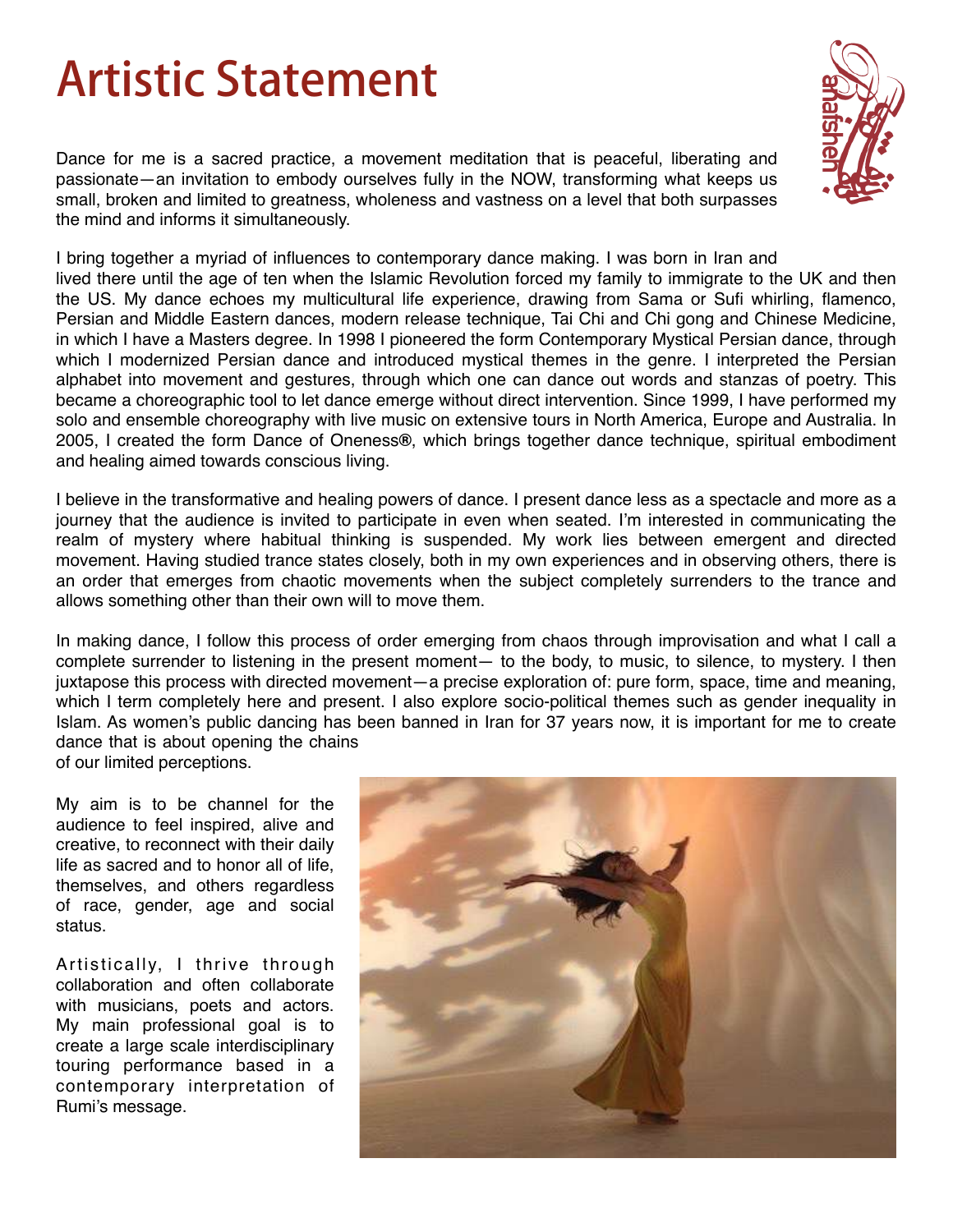## **Critical Acclaim**

"If the television show, "Are You Hot?" had a fraction of the heat that choreographerdancer Banafsheh generated at Japan America Theater, the show would have been a hit. Talk about sensual: Iranian-born, locally based Banafsheh, a purveyor of trance dancing and unabashed hair tossing, presented "En/trance", two hours of exotic music and dance that fused ancient forms with postmodern punch. Banafsheh continuously brought down the packed house with theatrical flair and startlingly beautiful whirling dervish moves."



"… ZARBANG built a richly colored surface for the many-faced dance of Banafsheh who has the ability to combine different traditional roots to create one expression of dance. Her uniquely fluid and supple hands and arm movements fit perfectly to the crystal clear and transparent sounds of the Santur."

### **Badische Zeitung, Germany**

"A group of performers who challenge stereotypes about Iranian identity, ZARBANG and Banafsheh's work is entertaining and revolutionary, both."

#### **Hadani Ditmars, Vancouver Sun**

"*Prayer #7*, a breathtaking trance dance would be right at home in a modern dance concert. The dancers spiraled in tandem and around one another, expanding and contracting space. Though never touching, the dancers stayed in touch - with one another and some force that propelled them. Banafsheh's solo, *Axis of Love* impressed because of her pure and transparent response to the music as performed by the fabulous ZARBANG."

### **SF Bay Guardian**

"Banafsheh's trance dance was mind-blowing. She whirled as if possessed."

### **Los Angeles Times**

"The perfect way to open ritual aspects of Persian dance to a wider audience while preserving the sense of participating in something sacred."

### **LA Weekly**

"Banafsheh has mastered the lore of traditional Persian, flamenco & tai chi movement."

### **Los Angeles Times**

"Banafsheh, a font of exquisite per-petual motion, is a temple frieze come to life, a one-woman whirling dervish, trance spinning to a glorious percussive track by Pejman Hadadi as she beckons us into her exotic world."

### **Los Angeles Times**

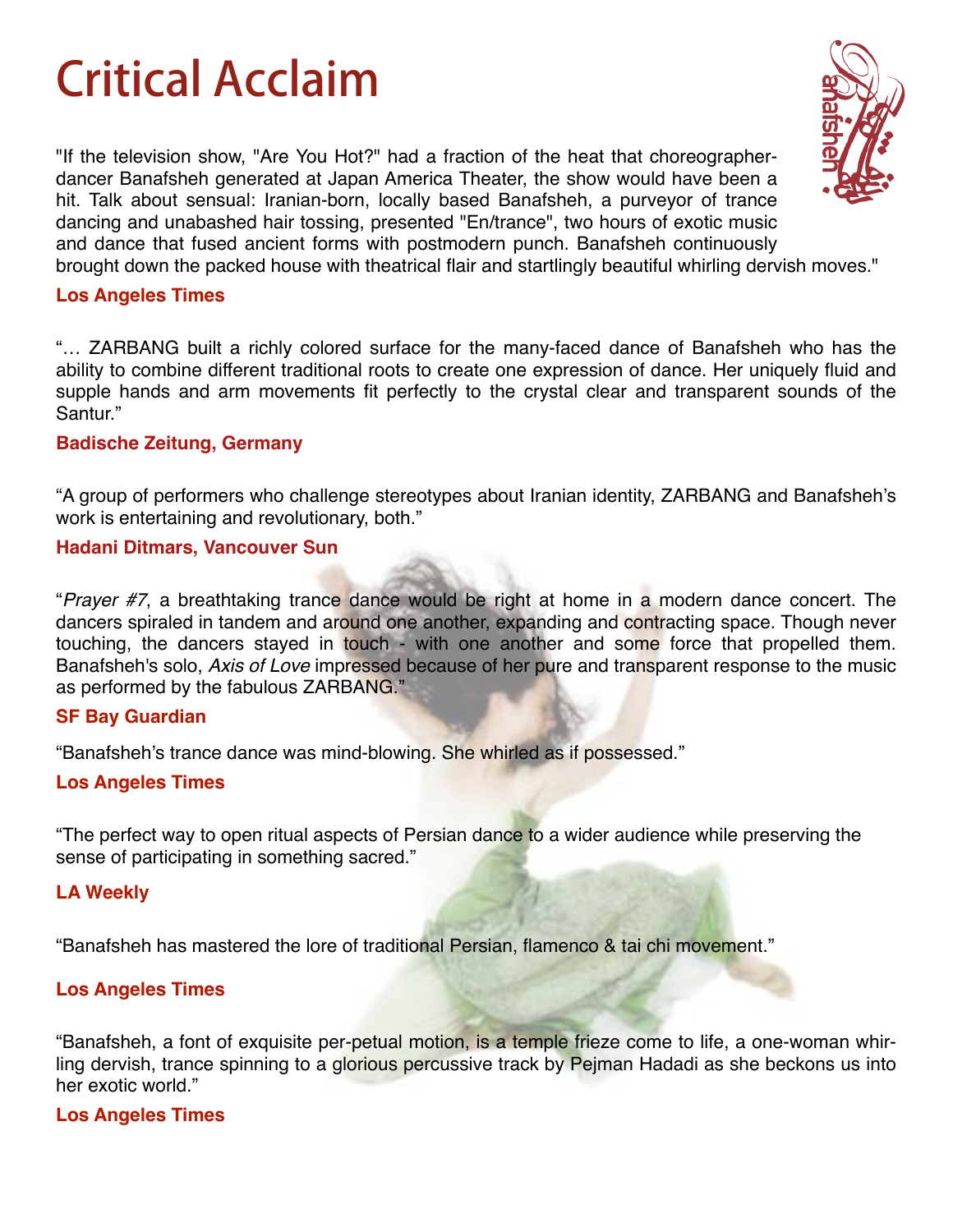## **Critical Acclaim**

"In her bravura improvisational solo 'Search', Banafsheh gloried in her hard-won technical prowess: initially swirling a translucent veil in complex patterns as she whirled, then lashing her hair rhythmically, next striking deeply sculpted flamenco poses accented with bursts of authoritative footwork and finishing with bold, mercurial undulations sustained by a spectacular command of balance."

### **Los Angeles Times**

"Beneath the Veil's polished production design successfully celebrates the very culture whose excesses it skewers, thanks to the choreography by Banafsheh."

### **LA Weekly**

"Director Jon Lawrence Rivera creates an electric ambience in Beneath the Veil, including sublime design elements and splendid dance sequences to a drumbeat, choreographed and performed by Banafsheh."

### **Los Angeles Backstage West, Critic's Pick**

"The highlight of the night was Banafsheh … amazing to watch … she moved fluidly enough to be part of the music, depicting the ultimate Persian woman … moving perfectly in circles for three minutes without a flaw. Like the whirling dervishes of Sufism she spun in a trance to reach the point of perfect meditation."

## **Red Magazine, Salt Lake City**

"The fascinating dance and sounds of Persia, the modern-day Iran, transformed the concert hall to a landscape for the senses. The dancer and choreographer, Banafsheh translated the musical intensity and intricate nuances of ZARBANG with the language of the body. Her fluid movements in constant dynamism, at time floating, then whirling at high speed, opened our sights to new dimensions. With complete mastery of her body, she exuded power down to the tips of her fingers."

## **Badische Zeitung, Germany**

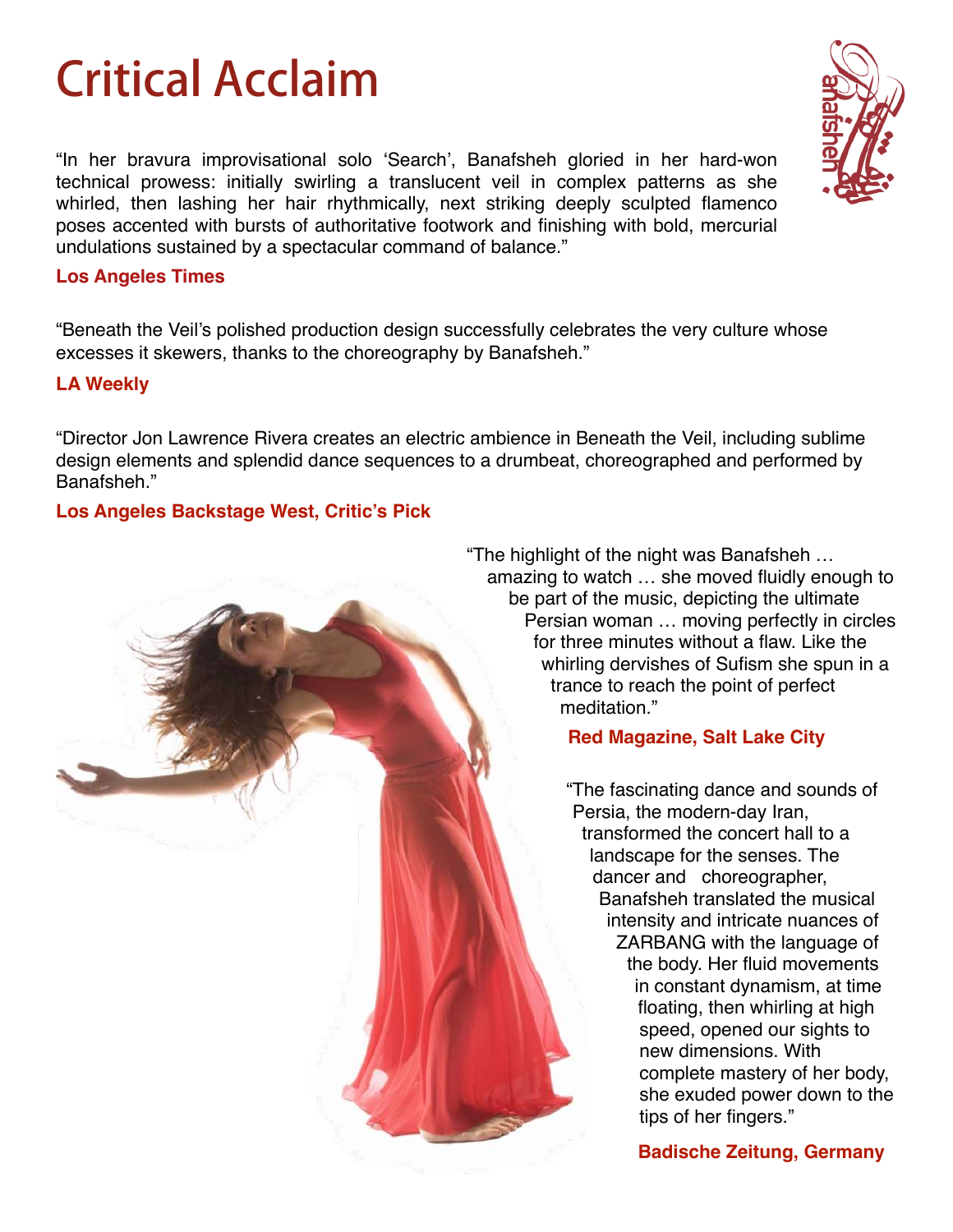# **Critical Acclaim**

"From the very beginning of Banafsheh's performance, I realized that we are faced with something entirely different and distinctive from what has commonly been called Persian Dance. Banafsheh's dance was not only a highly artistic and virtuosic work both in terms of choreography and execution, but also for the first time I was witnessing



a dance that one could call contemporary or modern Persian Dance – a dance with its own artistic language, neither Eastern like Arabic, Indian and Chinese, nor Western as in Flamenco, Modern European. This is a dance close to the essence of Persian culture with harmonious movement, insight, and deep connection to the music and above all, beautiful. The dance form created by Banafsheh Sayyad can be called the Banafsheh Dance. Much like how Lezgi Dance is reminiscent of Azeri culture or Flamenco is particular to Spain, Banafsheh Dance can be representative of Persian culture. Banafsheh Dance has another beauty, which comes from being borne in a period where dance is forbidden in our country. In essence, Banafsheh Dance is a heartfelt expression of our cultural and artistic needs that have been long oppressed. Luckily, unlike most of our modern music, both inside or outside of Iran, Banafsheh Dance is not backwards and regressive artistically, it is actually advancing on the path of becoming international. "

**Shokooh Mirzadegi, A Woman's View**

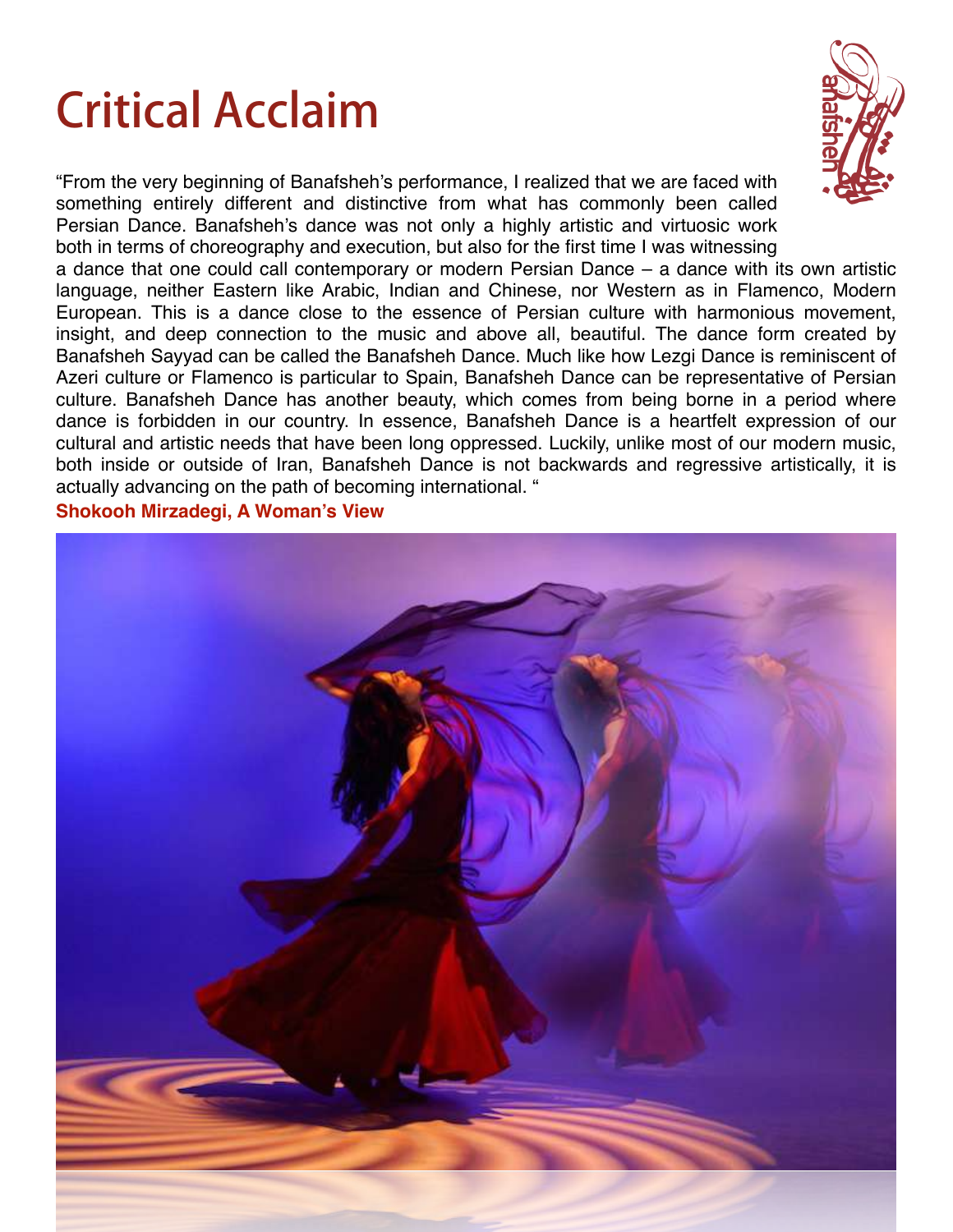# **Selected Past Engagements**

## **International**

Chan Center, UBC, Vancouver, Canada Capilano College Theater, Vancouver, Canada Centennial Theater, Vancouver, BC, Canada Kaymeek Centre, Vancouver, Canada Simon Fraser University, Vancouver, Canada Toronto Performing Arts Center, Toronto, Canada Jane Mallet Theater, Toronto, Canada John Bassett Theater, Toronto, Canada Salle Marie-Gerin Lajoie, Montreal, Canada Concordia University, Montreal, Canada University of Ottawa, Ottawa, Canada Orpheus Theater SAIT, Calgari, Canada Milner Library Theater, Edmonton, Canada Queen Elizabeth Hall, London, England University of London, England Tanzhaus, nrw, Dusseldorf, Germany Alte Feuerwache, Cologne, Germany Gallus Theater, Frankfurt, Germany E-Werk, Freiburg, Germany Kultur Verein, Karlsruhe, Germany Gasteig, Munich, Germany Musik Halle, Hamburg, Germany Audiriax, University of Hamburg, Hamburg, Germany Odeon Theater, Vienna, Austria Tropentheater, Amsterdam, The Netherlands Delft Aula TU, Delft, Netherlands Salle Centrale Madeleine, Geneva, Switzerland Musikhalle, Zurich, Switzerland Beaux Arts, Brussels, Belgium Mercat de Les Flors, Barcelona, Spain Paruquea del Retiro, Madrid, Spain Puertas de Castilla, Murcia, Spain Teatros Canal, Madrid, Spain Templo Debod, Madrid, Spain Centro Culturale Candiani, Venice, Italy Caerana di San Marco, Treviso, Italy Teatro San Fedele, Milan, Italy Cosmopolite, Oslo, Norway Kulturkirken Jakob, Oslo, Norway Sodra Theater, Stockholm, Sweden Kulturhuset, Stockholm, Sweden Lordag, Gothenburg, Sweden Dorothy Winstone Theater, Auckland, New Zealand Karralyka Centre, Melbourne, Australia University of Technical Science, Sydney, Australia

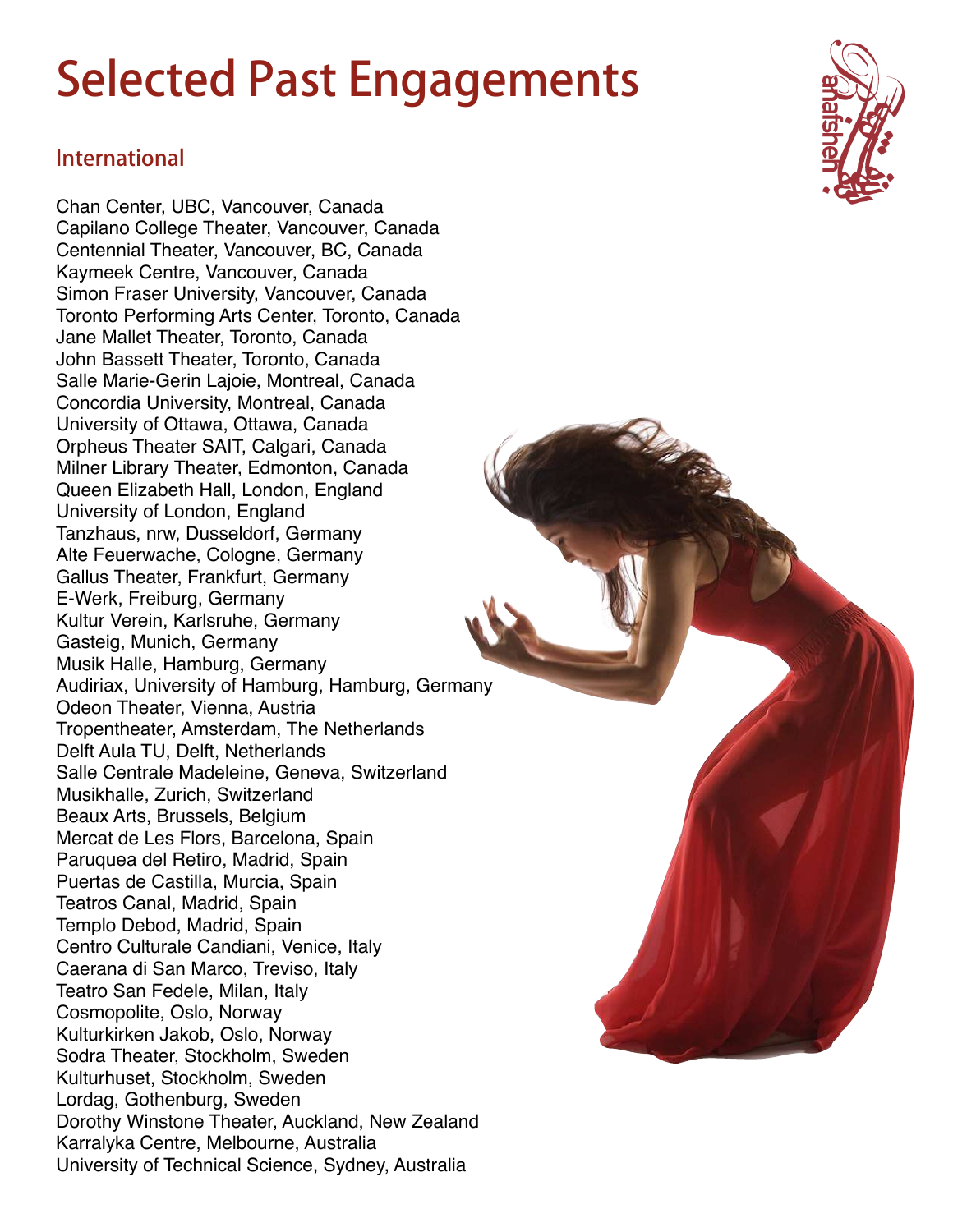# **Selected Performances**

## **USA**

UCLA Dance Department, Los Angeles, CA Redcat Theater, Disney Hall, Los Angeles, CA LA County Museum of Art, Los Angeles, CA Los Angeles Theater Center, Los Angeles, CA Henry Fonda Theater, Hollywood, CA Saban Theater, Los Angeles, CA Aratani Theater, Los Angeles, CA Pacific Asia Museum, Pasadena, CA Torrance Cultural Center, Torrance, CA Huntington Beach Library Theater, HB, CA Museum of Contemporary Art, San Diego, CA Neuroscience Institute, San Diego, CA Palace of Fine Arts, San Francisco, CA San Mateo College, San Mateo, CA California State University Fresno, CA The Dance Center of Columbia College, Chicago, IL University of Chicago, Chicago IL Museum of Fine Arts, Boston, MA Cambridge Multicultural Arts Center, Boston, MA University at Albany, Albany, NY Tilles Center for the Performing Arts, NY Fashion Institute of Technology, NY Alwan Center for the Arts, NY The Abode, New Lebanon, NY Brigham Young University, Utah University of Memphis, Memphis, TN Madonna University, Detroit, MI Centro Austriano, Tampa, FL Conant Center, Atlanta, GA Post Theater, Atlanta, GA Duke University, Durham, NC Eisemann Center, Dallas, TX Glen Echo Dance Complex, Glen Echo, MD Hollywood Performing Arts Center, Miami, FL Knights Center, University of Miami, Miami, FL Museum of History & Industry, Seattle, WA Old Dominican University, Norfolk, VA West Charleston Performing Arts Center, LV, NV

## **Special Appearances**

ABC Home with Deepak Chopra, New York City Esalen Institute, Big Sur, CA Kripalu Center with Coleman Barks, Lennox, MA Omega Institute, Rhinebeck, NY



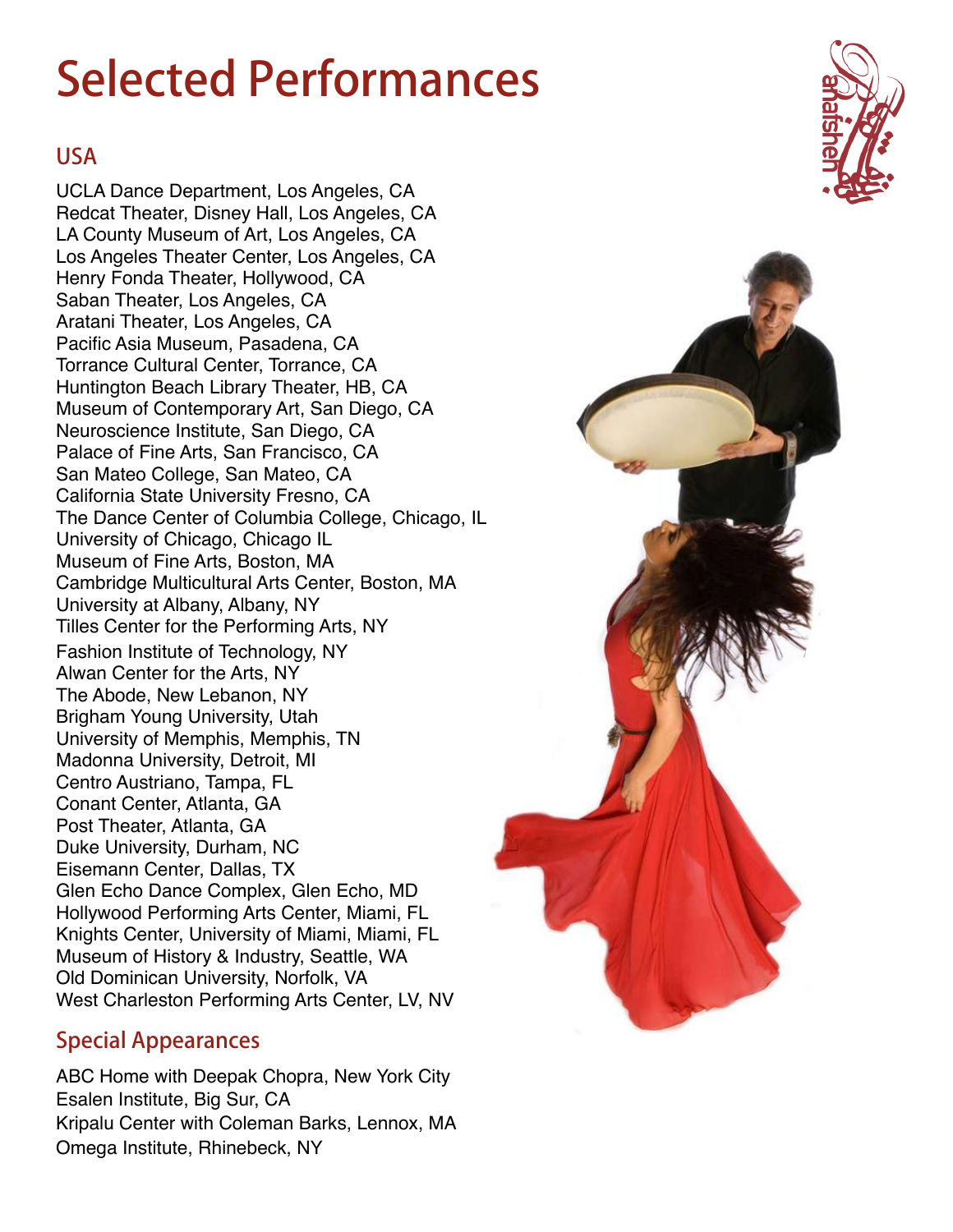## **Programs**

Banafsheh performs in a wide variety of venues ranging from proscenium theaters to alternative spaces such as churches, temples and outdoor stages. *She performs solo work with the option of 2 - 4 musicians and an orator.*



## *Beloved*

Beloved is an evening-length multi-disciplinary dance, music and spoken word project created in collaboration by Banafsheh, actor and director Shila Ommi who recites the poetry of Rumi, multiinstrumentalist and composer Tony Khalife who performs his original compositions, Pejman Hadadi, the foremost Iranian percussionist, and Ruth Cunningham, former vocalist with Anonymous 4.



## *Into the Vast*

Banafsheh and ZARBANG's exuberant evening-length work explores the theme of surrendering to the inner being, seated in the temple of the Heart. Contemporary Persian music and dance merge with Flamenco and Sufi ritual in this concert of passionate improvisation. The recitation of Rumi in English interspersed with the original Persian nuance the evening. This program is with 4 musicians, with or without an orator.

## *Eshq – Love's Wild Fire*

Banafsheh offers a dance and live poetry evening with scholar and mystic Andrew Harvey. This full-evening program can be presented with recorded music or with 2 - 4 musicians. The essence of the Sufi path of love and of Rumi's vision is "Eshq", the Persian word for "love" — the wild passion of love that burns in every cell for the Beloved Creator. Banafsheh and Andrew take the audience on a holy and explosive journey into Eshq through a marriage of Banafsheh's ecstatic dance with Rumi's most poignant texts and Andrew's inspired teachings.

"The perfect way to open ritual aspects of Persian dance to a wider audience while preserving the sense of participating in something sacred." - **LA Weekly**

"A group of performers who challenge stereotypes about Iranian identity, ZARBANG and Banafsheh's work is entertaining and revolutionary, both." - **Vancouver Sun**

*'Into the Vast* is much more than an hour and a half of entertainment, it is a voyage rich with feeling that surpasses all common sense. The bliss of the voyage converts into unstoppable applause at the end. The audience was driven crazy!" - **El Pais, Madrid**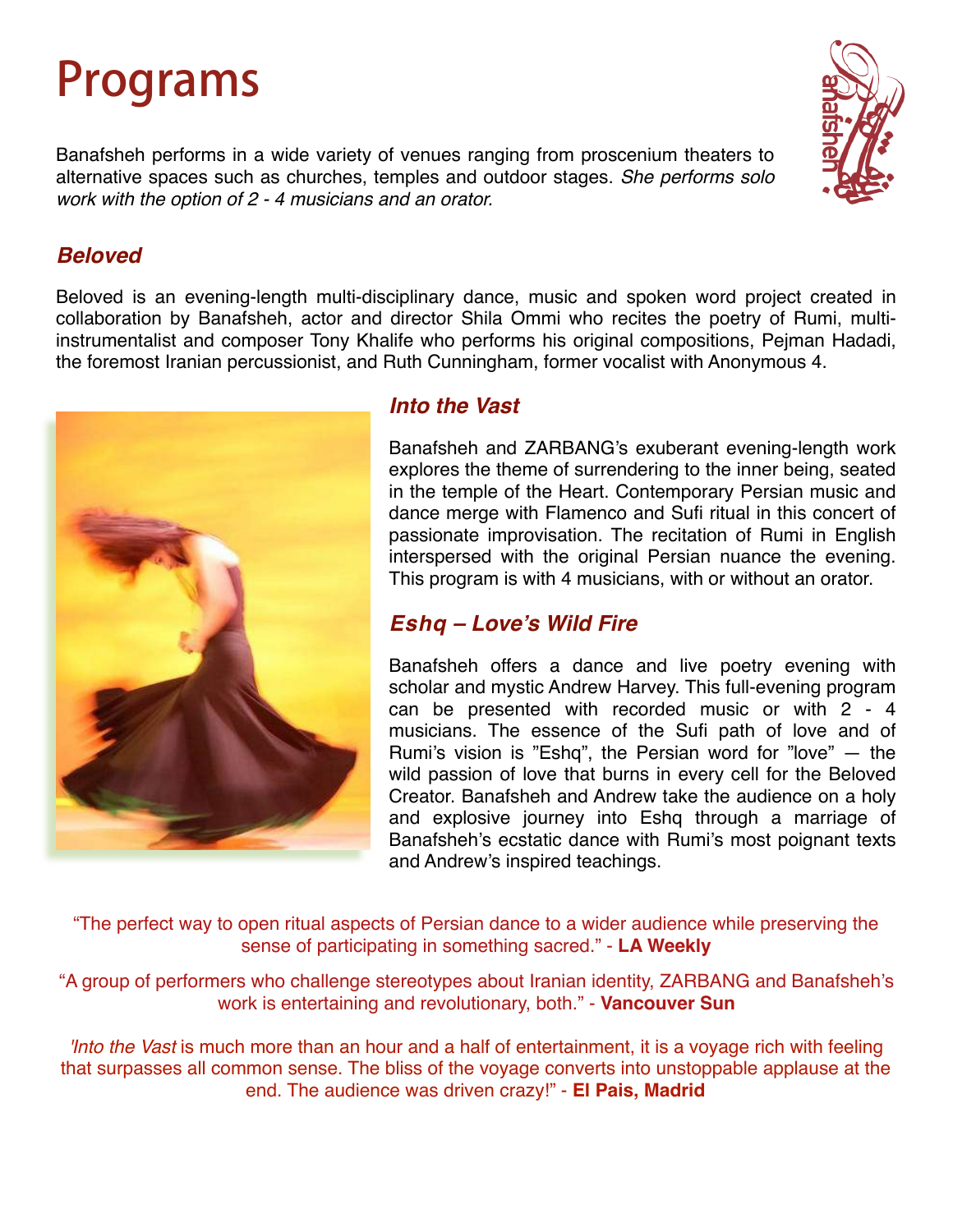# **In the Fire of Grace DVD**

(Can be screened as part of Outreach Activities)

## Dancing Rumi's Journey of the Soul A DVD of Dance and Passion

Banafsheh Sayyad and Andrew Harvey

In *IN THE FIRE OF GRACE*, Banafsheh interprets five stages of the soul's archetypal journey to union with the Beloved in movement that marries as Rumi's mystical vision does, the serene peace with the fierce gorgeous passion of the divine. She is accompanied by Andrew Harvey as the voice of Rumi, summoning her deeper into the flames of death and rebirth.

Andrew Harvey is the renowned mystical scholar, Rumi translator, poet, spiritual teacher, writer of over 30 books and architect of Sacred Activism. Harvey's Rumi is a thunderous, poignant Shakespeare of the soul, catching one unaware and making retreat impossible. The dances are illumined by discussions exploring the urgency of Rumi's message to our turbulent world and the devastating, glorious paradoxes of the mystical journey.

Music by ZARBANG, Davoud Azad, Dr. L. Subramaniam, Pejman Hadadi and Babak **Sharifi** 

Includes interview with Andrew Harvey and Banafsheh Sayyad Subtitles: Persian and Spanish Length: Feature - 55 minutes / Interview - 30 minutes





"In watching Banafsheh dance, I knew I was witnessing a master performer in action. The quintessential professional in her field not only as a dancer but as an artistic interpreter of Rumi." **Author, Caroline Myss**

**"**Banafsheh's body moved in a trance, exuding a supernatural power as the vortex which seemed to take the submitting body higher and higher became really perceptible." **Badische Zeitung, Germany**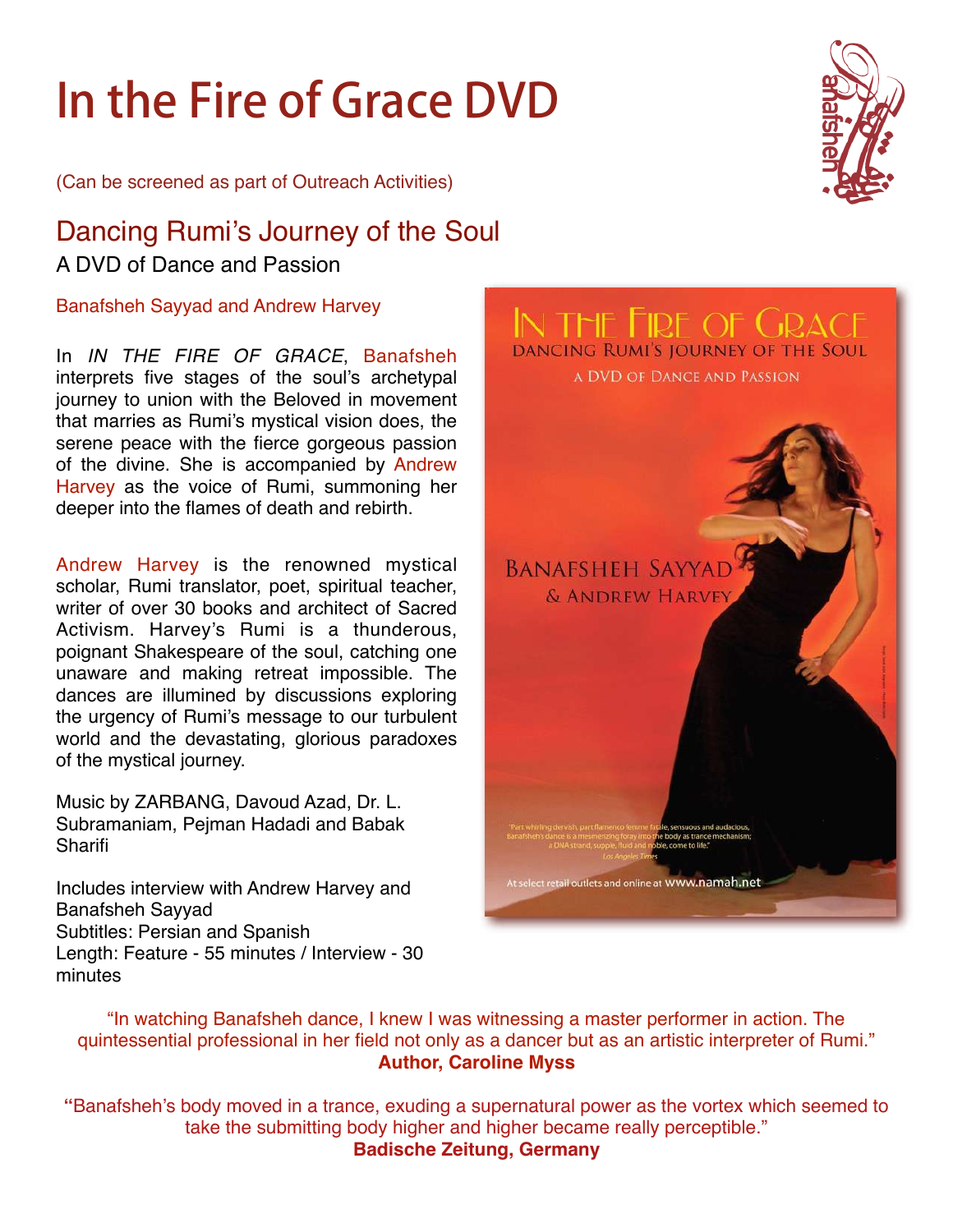## **Outreach**

Banafsheh works with presenters to create dynamic educational programs for youth and adults. These programs provide the opportunity for dancers and musicians, non- dancers and musicians, artists, health and education professionals, and members of the community to experience dance and spirituality in a variety of ways. Banafsheh's educational programs have been presented in schools, colleges and universities, museums and cultural centers.

#### **School Assemblies/Performances**

Banafsheh's interactive assemblies and performances provide K-12 students exciting experiences of participating as audience members of a live performance either in their own school or in a theater. Programs are combined with historical and cultural information on Persian dance and are typically are 1 hr.

#### **Workshops and Residencies in Dance of Oneness®**

Workshops (3 hrs), Master Classes (1.5-2 hrs), Extended Residencies of 1-2 weeks for a full immersion

A transformational teacher and Acupuncturist, Banafsheh's workshops are "life changing." Dance of Oneness® is designed to support our living at our fullest potential through loving our body and our Self, and living as Lovers. It is drawn from a synthesis of Sufi teachings and trance dance, Tai Chi, Persian Dance, Flamenco and Middle Eastern dances. Rumi's poetry, Gurdjieff Work, the Chakra system and Chinese Healing Arts are the theoretical groundwork. Dance of Oneness® can be tailored for dancers as well as non-dancers. Banafsheh has taught Dance of Oneness® in North America, Europe, Turkey and Australia.



#### Topics include:

- Dance of the Chakras (all levels)
- Sufi Dance (all levels)
- The Mystical in Dance: Technique & Choreography (Beg. & Intermediate / Advanced)
- Contemporary Mystical Persian Dance (Beg. & Intermediate / Advanced)
- Rumi and the Way of Ecstasy with Andrew Harvey

### **Lecture Demonstrations / Post-Performance Question & Answer Sessions**

Banafsheh and musicians engage in lecture demonstrations in a variety of settings. Topics include Rumi, Sufism, Sufi Dance & Music, Persian Dance and Women in the Middle East.

### **Post-Performance Open Community Dance Celebration**

1 hour of guided dance session and free-style dance jam.

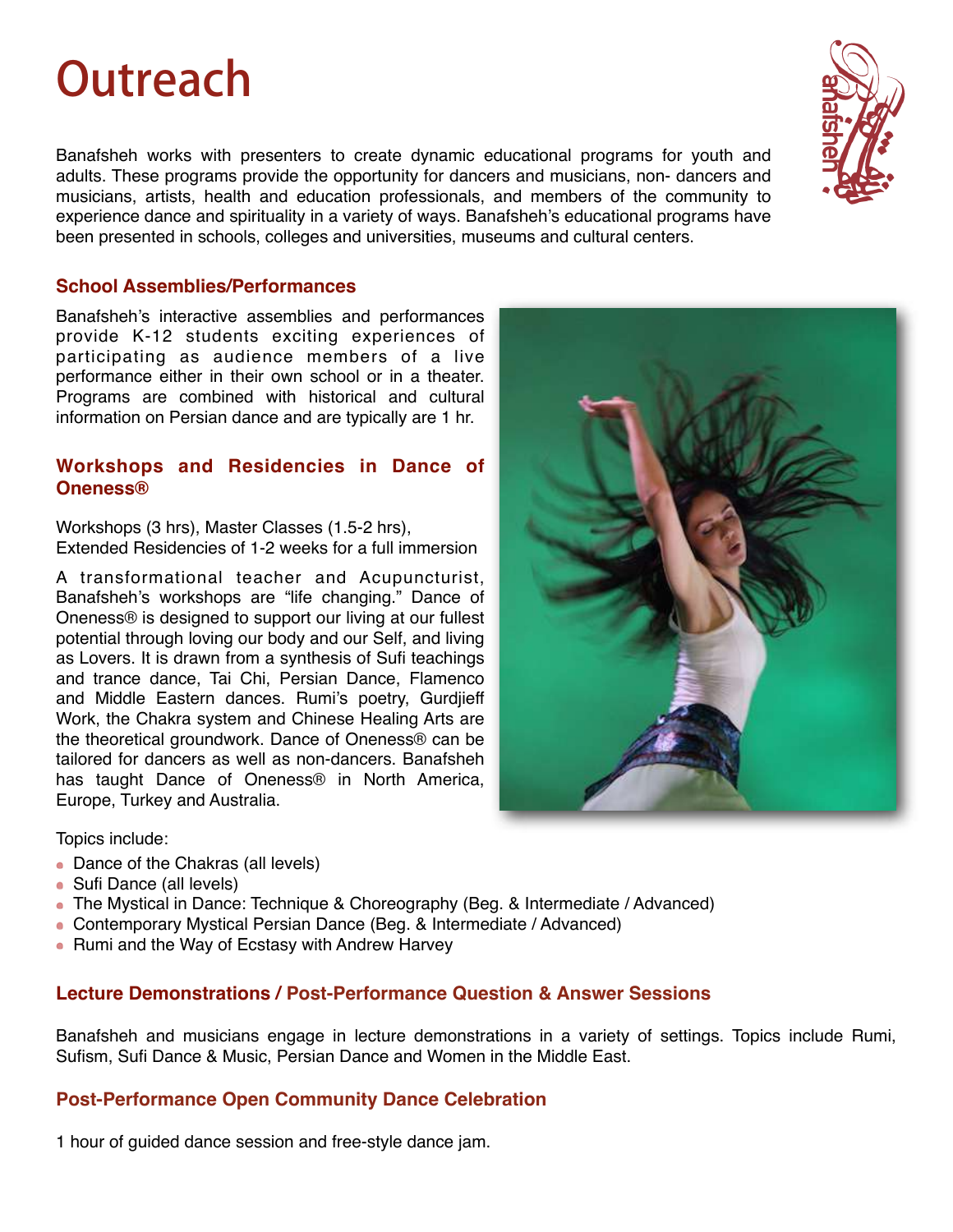





Review of Banafsheh's live performance Into the Vast in Madrid, Spain on March 15, 2013, featured in Spain's leading newspaper, El Pais

#### **Voyage of Separation of Soul from Body**

The dance performance Into the Vast invokes the hypnotic essence of Persian dance

#### **By MIGUEL PÉREZ MARTÍN 3/16/13**

Presence, trance, surrendering to hypnotic tribal music, were all elements of the intricate performance created by Persian dancer Banafsheh, the Persian percussionists of ZARBANG and Greek musician Matthaios Tsahourides for the closing night of the Festival of Sacred Arts at Teatros del Canal in Madrid. Into the Vast is much more than an hour and a half of entertainment. It is a voyage rich with feeling that surpasses all common sense to demonstrate the separation of soul from body, just as Turkish Dervishes do when they whirl to enter into trance.

**Blue Dress**: **The Invocation of the Divine**. Banafsheh dances softly to the rhythm of the water drum, her arms moving in hypnotic slow motion up towards the sky. Each movement is intensely meaningful as if calculated to the smallest millimeter, as a voice claims in Persian and then in English, the poetry of Jalāl-e-Din Rumi: 'I cried, oh my hypnotized heart, where are you going? Silence, said the Emperor. She comes towards us'. Sayyad, accompanied by the lament of



the Greek Pontic Lyra of Tsahourides, realizes her inner voyage to abandon her body. After her gradual departure, the musician enter into improvisation gradually building towards a climax.

**Black Dress**: **Abandoning the Body.** Banafsheh dresses in dark and frill to dance to the rhythm of the Flamenco Cajón, without abandoning the gracefully subtle movements of Persian dance. At this time, she asks herself: 'When will I acknowledge my own divinity?' This is not a replica of traditional Persian dances; it is an innovative fusing of the tribal, the ancestral, and the modern. The years of devotion to contemporary Persian dance are apparent in her movements and gestures which have earned her great recognition in North America, Europe and Australia. In the background, the musicians start to join in the trance and surrender as the dancer whirls with her long mane floating in the air. The music transports us to the plains and the deserts, to the wind that blows between the sand dunes, and the Pontic Lyra carries hints form Baroque Masters and Balkan songs.

**White Dress**: **The Joy and the Glory.** The music accelerates and Banafsheh, in white, and a red veil in her hands, is out of her body. The instruments travel through different genres of music: from dervish mysticism to tribal rhythms, from savage to Bulerías. Banafsheh dances with heartfelt bewilder - as she has also studied Flamenco - to arrive at an earthy dance with legs in wide stance, and from there, onward to her endless whirling. She loses her face between her voluptuous manes and hits her chest as she dances without stopping. The audience has now been driven crazy and do not resist to move their heads, shake, and break into a clapping rhythm while the music accelerates and the trance is converted into a shared climax throughout the concert hall. All the way from the balcony to the orchestra, the audience follows the rhythms with their feet, rotating their heads in circles and whistling. The music comes to

a robust stop and the lights go up: the soul, that had escaped from the body, now returns. The bliss of the voyage converts into unstoppable applause.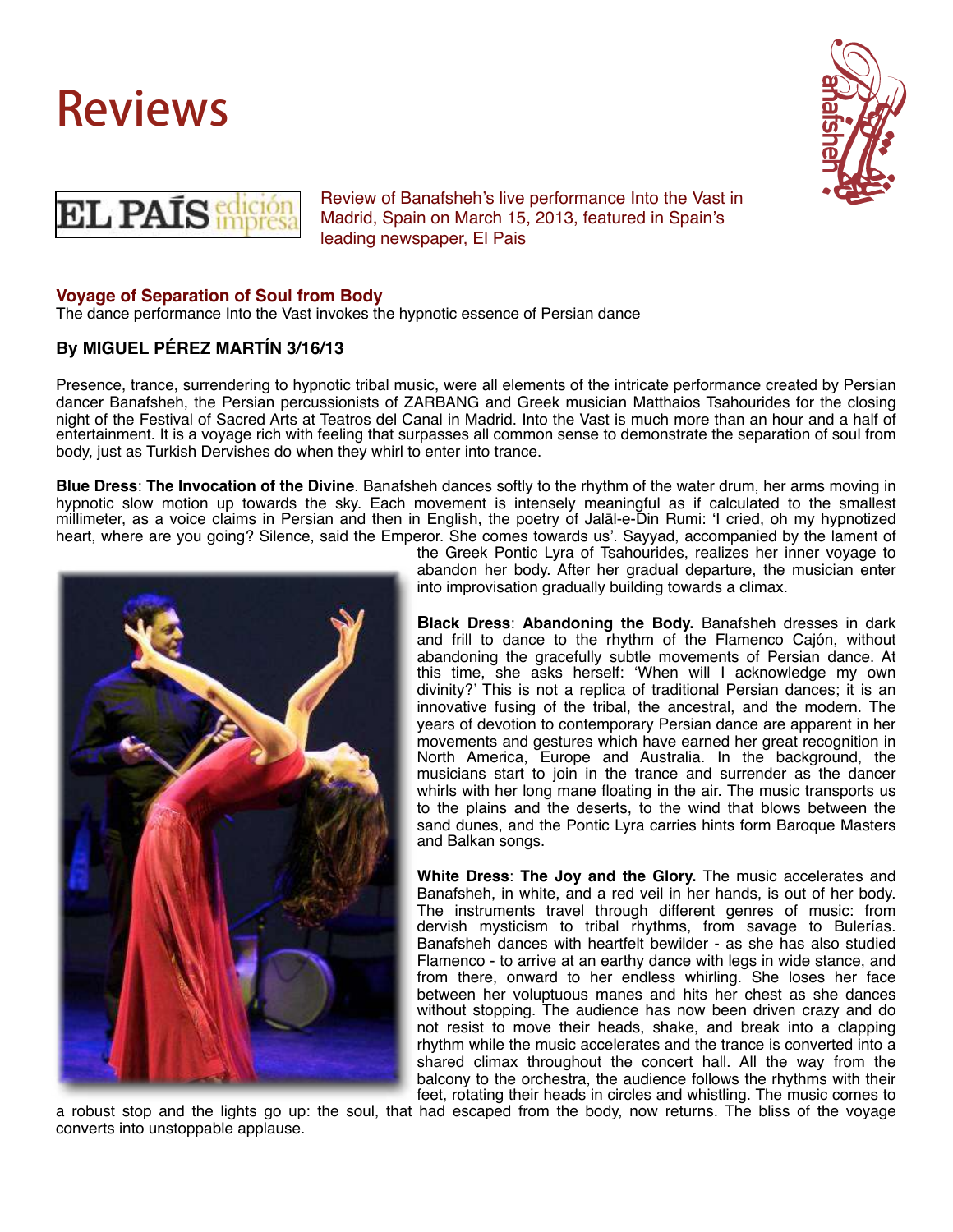

The Graceful Indian Martial

In this feature-length cinematic

takes a trip with spiritual teacher Anand Mehrotra, a film crew, and a group of avid bikers along the world's highest roads in the

Himalayan Mountains.

**32**

layoga\_july2011\_text.indd 3 **!"**!! **#\$%&'\$** JULY/AUGUST 2011 5/07/11 9:36 AM

For Yukiko Amaya, the lunging, stick fighting, and complex sequencing in this ancient Indian martial art has helped her find a profound state of presence that is at the crux of this

#### spotlight



## Banafshe BY FELICIA M. TOMASKO

Master of mystical Persian dance, when Banafsheh teaches or performs, she moves with an attitude of liquid gold pouring over silk velvet. Banafsheh embodies what it means to dance with abandon, what it means to fully live the ecstatic poetry of Rumi, of luminous moonlight on radiant silver clouds. Watching her dance is to glimpse something both otherworldly as well as fully grounded in the momentous meaning of the present.

**Don't Miss Lady Khalife.** For Banafsheh, dance is a connection with the divine, with the infinite, and is an expression of oneness with the universe through this artistic language. To create the soundtrack for her practice, she often collaborates with skilled sacred musicians, including the heartfelt

**Adventures on page 544** Banafsheh and her friend and colleague, Andrew Harvey, the mystic who frequently writes and speaks on sacred activism, the poetic words of Rumi, and the path of the sacred, together created a DVD called In the Fire and Grace. She spoke to LA YOGA while still unpacking from her recent trip to Turkey, where she led the retreat: Dance of Oneness, Upward Spiral of Love.

> you call upon for inspiration? **Felicia Marie Tomasko:** When you dance, what do

in the lips of the Beloved." **Banafsheh:** I call upon the Beloved, which in essence is all-that-is, so everything inspires me to dance. I dance to become empty, exorcising myself of emotional buildups, so that the Divine music can play through me. Rumi likens the human body to the ney or the reed flute. He says, "We have two mouths like the ney, one mouth is hidden

**FMT:** How do you connect with music when you dance? **B:** I become the music. Sometimes, I feel I am one of the instruments in the orchestra, other times I am the whole orchestra.

**FMT:** How do you connect with music as a performer and as a teacher?

**B:** As a performer, I echo the music and feel moved by it, especially when I improvise with musicians where we create in the now as a group channel for Divine music. As a teacher, the music is sometimes the source of choreography and other times I begin with a choreography I want to teach, then I choose the piece of music based on the sequence. In my classes I use music to open people's hearts, wanting for them to connect deeply with themselves, with the dance, and with others.

**FMT:** What was the impetus for creating the DVD: In the Grace of Fire?

**B:** I have been performing and touring since 1999 and have an extensive archive of concert footage, which I have never released to the public despite the great urging from my audiences. Shortly after I began teaching and performing with my dear friend and colleague, Andrew Harvey, he urged me to create a DVD of our work together. From this kind of presentation, I could see a real value emerging. I see my work and offering as an invitation to all, especially women, to break through resistance and express themselves fully, as has been my own journey as a Middle Eastern woman finding herself in dance – one of the most tabooed public activities in the region.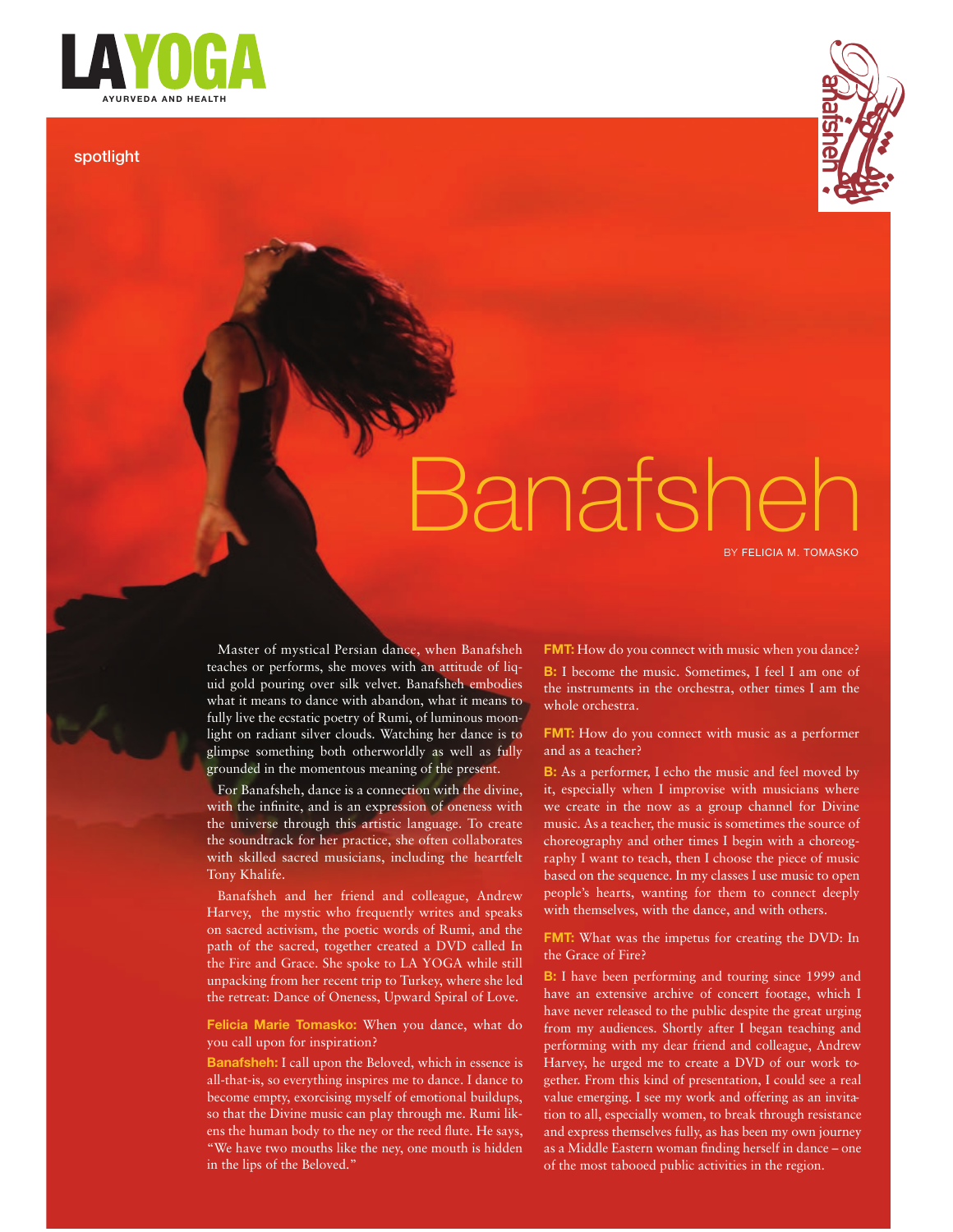

**Page 2**



**FMT:** What makes In the Grace of Fire different from your live performances?

**B:** There is no live audience: It's literally experience with dancing purely for recording, I approached the filming experience like a dance with the Divine. I performed the dances from beginning to end without stopping and repeated them a number of times. me and the Divine. Having not had much

FMT: What has been the response to the DVD thus far?

**B:** The response I have received is much **24** more than I had hoped. People feel inspired by the invitation to embody the Transcendent fully: in both peace and passion as outlined in the five stages of the path in the DVD. People tell me that seeing this helps them to live knowing that everything that happens in our lives is an act of Grace, or in other words, to live love.

FMT: Speak about your collaboration with both Rumi and Andrew Harvey.

000<br>**D**. T **B:** The poet Rumi has always been my spiritual guide and teacher. He brought Andrew and I together at Kripalu in 2007, when we began teaching and performing the five stages of the spiritual path as set forth by Rumi – The Call, Falling in Love, The Dark Night, Union, and Living as the Lover. Collaborating with Andrew has been an amazing journey as he so passionately and utterly has given all of himself to our offering, supporting me so completely along the way and encouraging me to take flight.

**FMT:** How does your study of Chinese Medicine and healing connect with your work in music and dance?

**B:** I approach dance and music as a way to heal, to become whole. Chinese medicine teaches us about the management of our energy, the meridians being like our energy flow channels and focal points. My teaching is in part based on meridian energy flow, and I have also developed movements for each of the seven bodily chakras. I dance with the intention of being open to that vast field of healing, and

by embodying myself fully in each moment – thus being empty to channel light, love, and grace.

**FMT:** How does Yoga connect to dancing for you?

**B:** The process of calling on the Beloved, being open to heal and to be divine, be the Oneness through dance – is a kind of Yoga. In this manner, Yoga and dance for me are connected processes in that they both develop and prepare the body to be a channel for light and love in the world, and one is essential and integral to the other.

Banafsheh teaches regularly in her current home city of Los Angeles as well as throughout the world.

For more information on In the Fire of Grace, Banafsheh's teaching, performance, and retreat schedule, as well as her certification in Dance of Oneness®, visit: Namah.net

Felicia M. Tomasko is the Editor-in-Chief of LA Yoga.